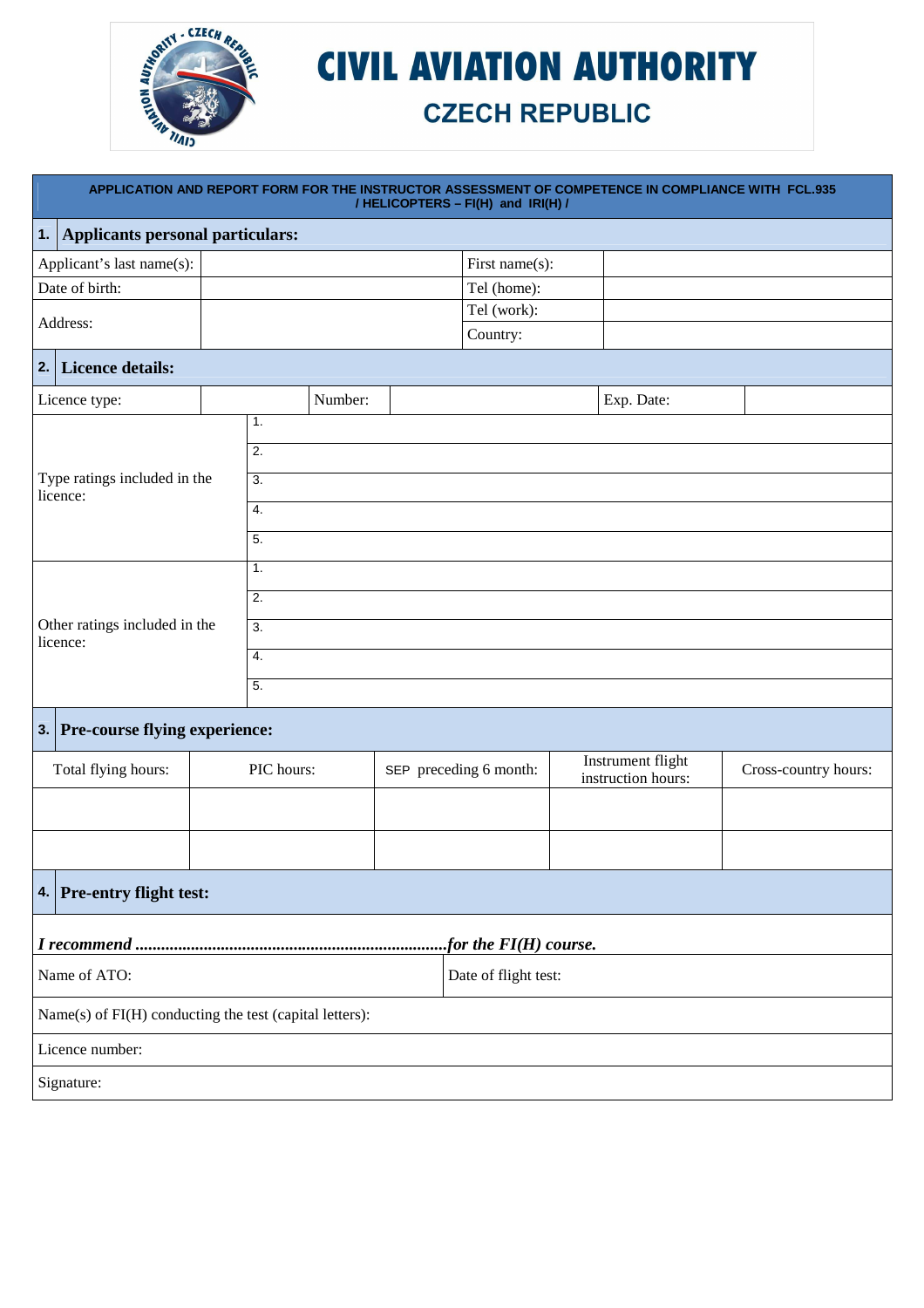| 5.                                                                                                 | Declaration by the applicant:                  |                                                                                      |  |                      |                      |  |  |
|----------------------------------------------------------------------------------------------------|------------------------------------------------|--------------------------------------------------------------------------------------|--|----------------------|----------------------|--|--|
| I have received a course of training in accordance with the syllabus for the: (tick as applicable) |                                                |                                                                                      |  |                      |                      |  |  |
|                                                                                                    | FI (H) certificate<br>IRI (H) certificate      |                                                                                      |  |                      |                      |  |  |
|                                                                                                    | Applicant's name(s) (capital letters):         |                                                                                      |  | Signature:           |                      |  |  |
| 6.                                                                                                 | Declaration by the CFI:                        |                                                                                      |  |                      |                      |  |  |
|                                                                                                    |                                                |                                                                                      |  |                      |                      |  |  |
|                                                                                                    | FI (H) certificate                             |                                                                                      |  | IRI (H) certificate  |                      |  |  |
|                                                                                                    |                                                | in accordance with the relevant sylabus approved by CAA                              |  |                      |                      |  |  |
|                                                                                                    | Flying hours during the course:                |                                                                                      |  |                      |                      |  |  |
|                                                                                                    | Aircraft or FSTDs used:                        |                                                                                      |  |                      |                      |  |  |
|                                                                                                    | Name(s) of CFI:                                |                                                                                      |  |                      |                      |  |  |
|                                                                                                    | Signature:                                     |                                                                                      |  |                      |                      |  |  |
|                                                                                                    | Name of ATO:                                   |                                                                                      |  |                      |                      |  |  |
| 7.1                                                                                                | Flight instructor examiner's certificate:      |                                                                                      |  |                      |                      |  |  |
|                                                                                                    |                                                | I have tested the applicant according to to Part-FCL                                 |  |                      |                      |  |  |
|                                                                                                    |                                                | A. FLIGHT INSTRUCTOR EXAMINER'S ASSESSMENT (in case of partial pass):                |  |                      |                      |  |  |
|                                                                                                    | Skill test:<br>Theoretical oral examination:   |                                                                                      |  |                      |                      |  |  |
|                                                                                                    | <b>Passed</b>                                  | Failed                                                                               |  | <b>Passed</b>        | Failed               |  |  |
|                                                                                                    |                                                | I recommend further flight or ground training with an instructor before re-test      |  |                      |                      |  |  |
|                                                                                                    |                                                | I do not consider further flight or theoretical instruction necessary before re-test |  |                      | (tick as applicable) |  |  |
| <b>B-FLIGHT INSTRUCTOR EXAMINER'S ASSESSMENT:</b>                                                  |                                                |                                                                                      |  |                      |                      |  |  |
|                                                                                                    | FI (H) certificate                             |                                                                                      |  |                      |                      |  |  |
| IRI (H) certificate                                                                                |                                                |                                                                                      |  | (tick as applicable) |                      |  |  |
|                                                                                                    | Name $(s)$ of FIE $(H)$ :<br>(capital letters) |                                                                                      |  | Licence number:      |                      |  |  |
| Date:                                                                                              |                                                |                                                                                      |  | Signature:           |                      |  |  |